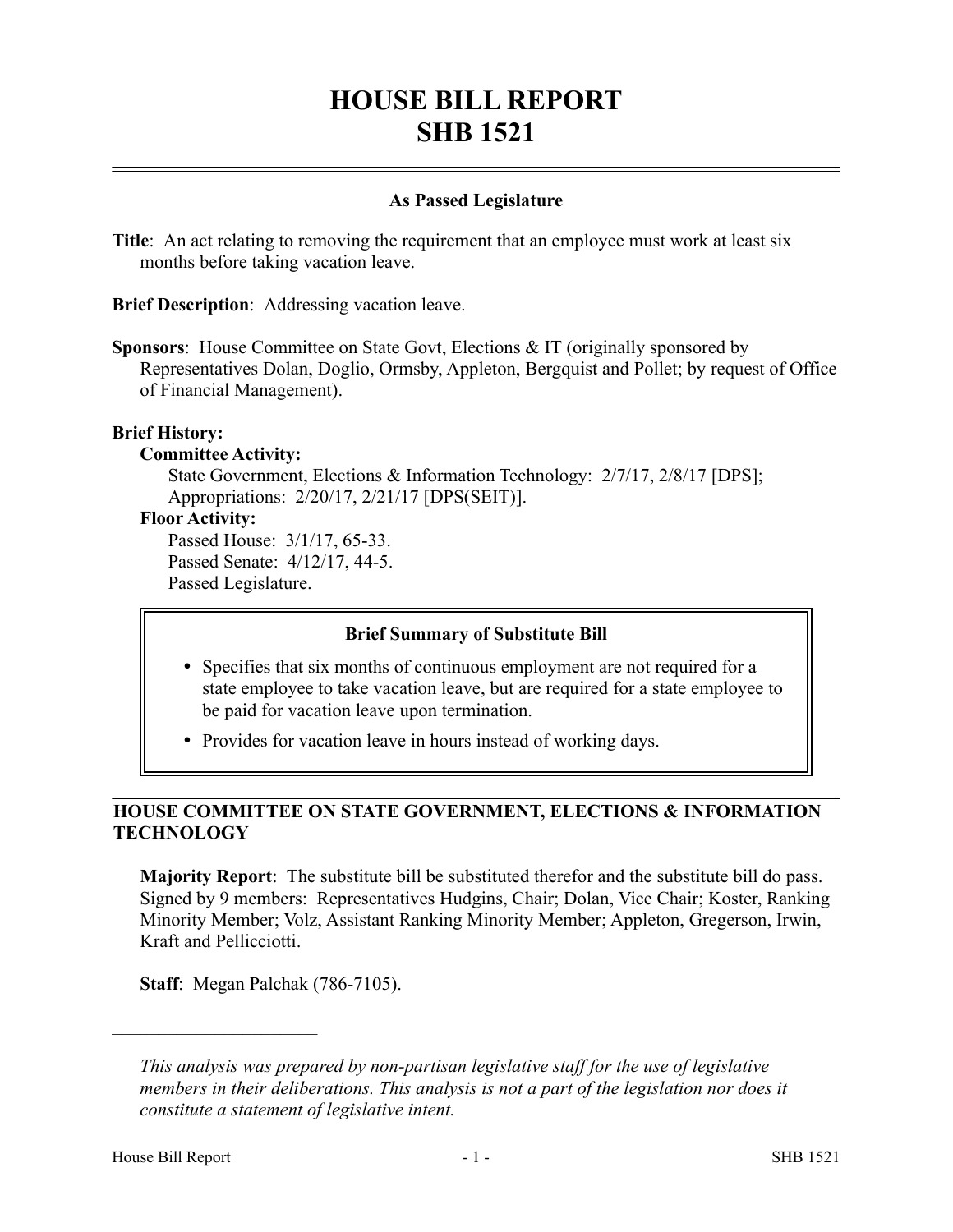## **HOUSE COMMITTEE ON APPROPRIATIONS**

**Majority Report**: The substitute bill by Committee on State Government, Elections & Information Technology be substituted therefor and the substitute bill do pass. Signed by 19 members: Representatives Ormsby, Chair; Robinson, Vice Chair; MacEwen, Assistant Ranking Minority Member; Bergquist, Cody, Fitzgibbon, Hansen, Hudgins, Jinkins, Kagi, Lytton, Pettigrew, Pollet, Sawyer, Senn, Springer, Stanford, Sullivan and Tharinger.

**Minority Report**: Do not pass. Signed by 13 members: Representatives Chandler, Ranking Minority Member; Stokesbary, Assistant Ranking Minority Member; Buys, Caldier, Condotta, Haler, Harris, Nealey, Schmick, Taylor, Vick, Volz and Wilcox.

**Minority Report**: Without recommendation. Signed by 1 member: Representative Manweller.

**Staff**: David Pringle (786-7310).

## **Background**:

After six months of continuous employment, state employees are entitled to take not less than one working day of paid vacation leave each month. They are also entitled to not less than one additional working day of paid vacation leave each year for completing the first two, three, and five continuous years of employment.

State employees may accrue up to 30 working days of unused vacation leave. Unused vacation leave may exceed 30 working days in two circumstances. One circumstance arises when an employer defers a request for leave. The other arises when excess days are accumulated before the employee's anniversary date.

State employees whose employment is terminated by death, reduction in force, resignation, dismissal, or retirement, and who have accrued vacation leave, are paid for such leave.

### **Summary of Substitute Bill**:

Six months of continuous employment is not required for state employees to be entitled to take vacation leave. However, six months of continuous employment is required for state employees whose employment is terminated to be paid for accrued leave.

Vacation leave is measured in hours rather than working days. For example, references to "one working day" of leave are replaced with "eight hours" of vacation leave. Similarly, references to "thirty days" of vacation leave are replaced with "240 hours" of vacation leave.

**Appropriation**: None.

**Fiscal Note**: Available.

**Effective Date**: The bill contains an emergency clause and takes effect on July 1, 2017.